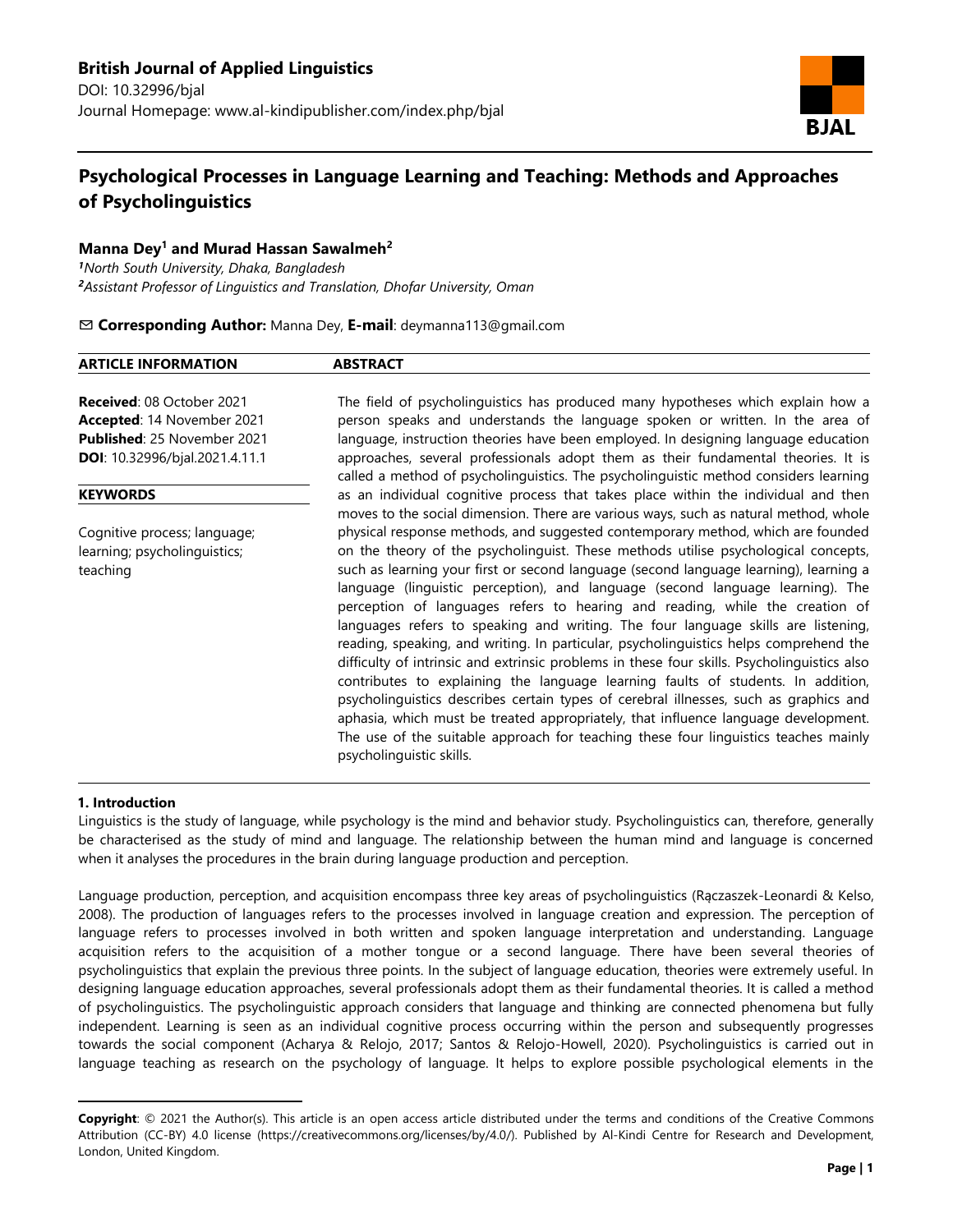learning of languages. Psycholinguistics focuses on the application and communication of the actual language. A decision must be made to use several approaches to make it easier for students to learn a language. There are certain approaches established based on ideas of psycholinguistics, and the methods are widely used in the language education sector throughout different countries (Relojo & Pilao, 2018).

# **2. Review of literature**

Psycholinguistics is described simply as studying the connection between language and the human mind (Lewis & Phillips, 2015). In particular, psycholinguistics seeks to address two concerns: (a) What language understanding is required for language use for us? and (b) Which procedures involve cognitive languages in their usual use? In short, psycholinguistics explores three fundamental processes: (a) generation of languages, (b) language understanding, and (c) learning of language.

As Chaer (2015) mentioned, psychology has swiftly developed and extended into various sub-disciplines: (a) Psycholinguistics of theory. It concentrated on language theories related to human linguistic processes, such as phonetics, dictionary, the design of syntaxes, speech, and intonation. (b) Psycholinguistics of development. It relates to language acquisition, both first language (L1) and second language (L2). It studies, progressively, integrated, process and phonological, semantic, and syntactic acquisition. (c) Social psycholinguistics, including social identity, relating to the social dimensions of language. (d) Psychology of education highlighted broad characteristics of formal school training such as language's involvement in teaching-learning skills and language skills to convey thoughts and feelings. (e) Neuropsycholinguistics focussed on language, language production, and human brain relationships. Neurologist professionals have been able to evaluate the brain's biological structure and analyse what is happening with the input language (Relojo, 2015). (f) Experimental psycholinguistics in all language productions and language work, language behavior, and language outcomes explored and experimented. (g) Applied psycholinguistics is related to applying the conclusions of six psycholinguistic subdisciplines discussed above in several fields, including psychology, linguistics, and the literature, language learning.

Psycholinguistic approach regards language and thinking as connected but fully autonomous (Berman, 2008). The psychological approach enables the individual cognitive internal processes to enable people to access the understandable input needed to make further progress when acquiring the L2 (Long, 1997). Krashen (1985) contends that learners must be exposed to a language input a little further than their existing degree of expertise to grasp and learn the language. Krashen outlines his opinion in his famous i+1 notion that the input the learner receives should include some small amounts of new knowledge in addition to what he or she already knows. For Krashen, an understandable input is not only a necessary condition but also an adequate condition. Developmental psycholinguistics and applied psycholinguistics play an important role in developing successful education methods in regard to language teaching. In accordance with men's physical and mental development, theoretical psycholinguistics covers the development of human language (Bautista et al., 2018). These theories are examined for second language learners to master the target language in the design of language training programmes and resources. Andika and Harras (2009) identify three types of language education designed in accordance with principles of psycholinguistics: natural, physical response, and suggested contemporary methods.

# **3. Acquisition of language learning**

For people who are born (first acquiring language) and those learning a second or a foreign language, Field (2004) states that this word is utilised (second language acquisition). The use of the phrases remains unchallenged. Some specialists use the word 'language learning,' and some use the term 'language learning. Chaer (2015) explains the term 'language learning' as certain specialists feel that a second language can be mastered deliberately and deliberately by learning the language. This is different from a first language and language learned without a formal setting naturally and unconsciously. A phrase used to acquire the language is thought to be acquired formally or informally in the second or third language. The word employed in this research relates to the acquisition of second language learning. Language acquisition is of two types: naturalistic and formal. Previous investigations provide insight into how children extract, manipulate, and create the complex structures that exist within natural languages (Saffran et al., 2001)

# **4. Language learning**

Language learning is the natural, conscious, and inadvertent learning of a language. In a bilingual or multilingual society, this generally happens. Formal language education with teachers, materials, and learning aids occurs in the classroom and other settings (Kuha et al., 2018; Pilao et al., 2019). Therefore, the phrase 'linguistic learning' is used in this study, which refers to the proceedings in the formal education of a person masters of a second or another language. Although employers acknowledge that most graduates are knowledgeable, they also complain that varsities are not producing quality output for them as most graduates lack soft skills (Pilao et al., 2017). This preliminary study was conducted to find out to what extent project-based learning (PjBL) facilitates the transference and inculcation of workplace-related skills. These skills are integrated into a project work assigned in the Workplace Communication course. This study will help the researchers to gauge students' learning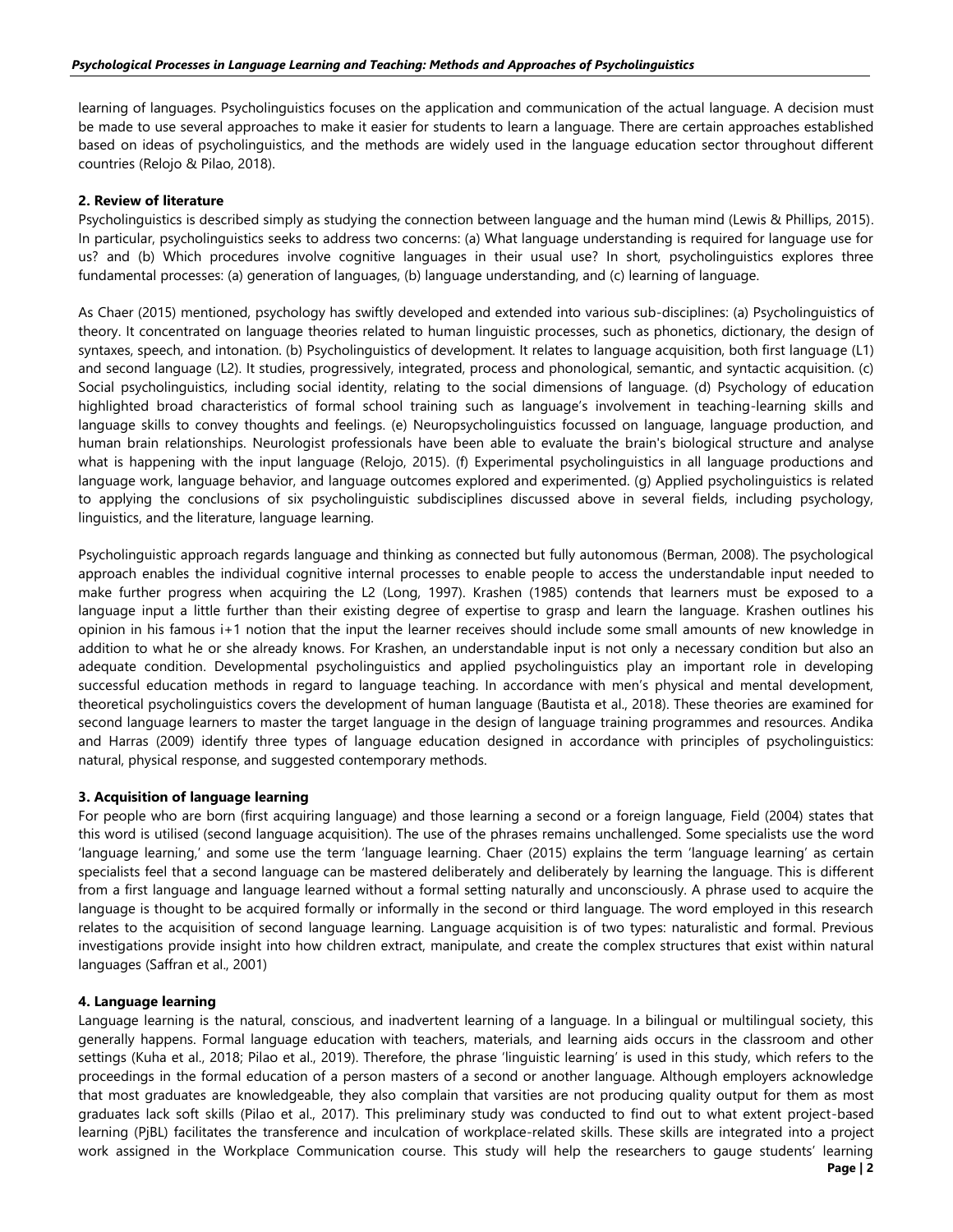experiences while undergoing the different processes involved in the project work. A set of questionnaires was designed and administered to identify students' skills utilized in project-based learning, namely language skills, interpersonal skills, critical thinking, collaborative skills, and leadership skills. Hence, this pilot study on project-based learning will assist the course designers in improving the project work instruction (Musa et al., 2011).

### **5. Factors that influence language learning**

Some students learn a new language faster and easier than others. This fact was related to the key success criteria that are generally beyond student control. Lightbown and Spada(1990) reported that various elements influencing language learning had been identified. *Smartness*: Traditionally, 'smart' is used to refer to performance in particular types of tests. These assessments are often linked to school accomplishment, and sometimes a correlation was identified between intellectuals and secondlanguage learning. *Workout*: Under the term of language learning' skill,' specific capacities to predict the success of language acquisition have been explored. Research has characterised the ability to learn swiftly.

Thus, we can expect that a highly skilled person can learn more efficiently and more quickly, but other students can also succeed when they continue. *Style of study*: The word 'lesson plan' was used to define the natural, customary and preferred approach for a person to absorb, process, and preserve information and skills. Some people believe they couldn't learn until they saw it. Such students would be part of a 'visual' group. Other folks, who might be known as aural students, seem to be learning the best by ear. A physical action such as miming or role play seems to contribute to the learning process for those known as 'kinaesthetic' learners. These are referred to as styles of perception. *Characteristics*: A variety of factors of personality that can affect second language learning have been presented. An outgoing person is generally believed to be well adapted for language learning. Inhibition is another feature of personality research. Inhibition was recommended to prevent the taking of risks, which are important to advance language learning. In addition, numerous students have widely examined student fears of concern, anxiousness, and tension while learning a second language. A recent study into second-language student anxiety recognises that anxiety is more likely to be dynamic and depend upon certain scenarios and conditions. Various other traits have also been investigated, including self-esteem, empathy, dominance, speech, and receptivity.

However, the effect of personality in language learning has not proven straightforward to demonstrate empirically. *Intrinsic dictation*: Two elements characterised the motivation: the communication demands of the learners and their attitudes about the second language. If students must speak the second language or meet professional objectives in a broad range of social circumstances, they will recognise the communicative worth of the second language and so be encouraged to acquire the skill. Likewise, students will want more to learn if they have a favourable attitude to the language speakers, especially within university settings (Relojo-Howell, 2019). *Extrinsic dictation*: Teachers also impact the conduct and motivation of students in language study. The teacher is one cause for students to study their second language or to have positive linguistic attitudes. The motivation of learners can contribute positively to teaching if classrooms are places where the students are happy because their content is interesting and relevant for their age and level of skill, the learning objectives are challenging but clear and manageable, as well as supporting the atmosphere (Ogwuche et al., 2020). *Status of culture*: Some research shows that pupils improve less quickly in situations where their own culture is lower than their own culture. More broad social issues can influence motivation, attitude, and the success of language learning. The social dynamics or the power of languages is one of those factors. *Age*: Second language study is influenced by the learner's age. Children with already strong knowledge of their original language seem best to acquire an effective new language. Motivated older students can also be highly effective, but they frequently struggle to reach natural speech and intonation. Research has shown that children and adults are distinguished from second language learning in specific characteristics like phonology, morphology, and syntax.

#### **6. Mechanism and strategy**

The definition of these three concepts by Harmer (2001) is distinctive. The approach refers to the theory of the nature of language learning as a source of language teaching strategies and principles. An approach outlines how language is utilised, and its elements interconnect –a model of language skill. An approach describes how people learn the language and make statements on the criteria for successful language learning. The main achievement of an approach is a method. The originators of a technique have decided what sorts of activities, teachers' and students' roles, what type of content is helpful, and what style of organisation of syllabus is. As part of their normal cuisine, the methods contain many methods and techniques.

#### **7. Approach to psychological language**

No child can't learn an original language, and it is learned mostly before the age of 5. Children are not formally taught language, yet all achieve the same level of skill when schools start using their mother tongue. Therefore, the psycholinguistic approach encouraged the idea of an authentic identification of language acquisition and rewired by birth as both language acquisition and improvement are biological processes. To acquire a language involves knowledge, knowledge, and other language-related mechanisms. Students are regarded as persons who are constantly engaged in their everyday activities in the three areas of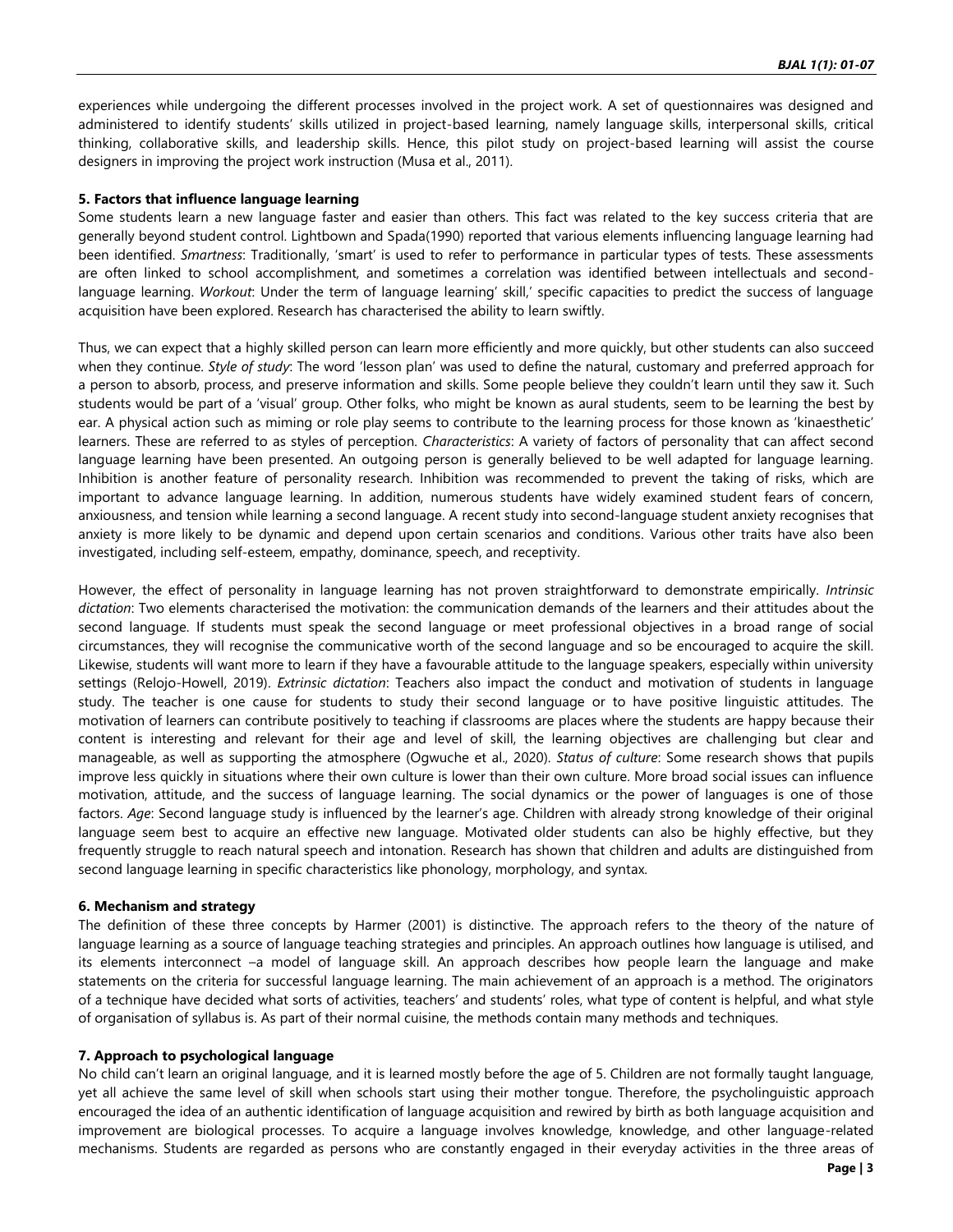psychology: cognitive, emotional, and psychomotor. The ability to use receptive and productive (speaking and writing) language with three previous areas. The ability to read and read. Spoken forms have an interdependent relationship of memory, perception, thought, meaning, and emotion with the minds of human beings (Demirezen, 2004). Language learning as a cognitive and individual process is considered to be a psycholinguistic approach in language learning, as a learner (a) is exposed to understandable material; (b) both have possibilities to negotiate, and (c) receive negative feedback. Language acquisition systems tend to accept that a student must be exposed to input (Aspachs-Bracons et al., 2008).

The second language acquisition (SLA) theories can be grouped into linguistic, psychological, and sociocultural theories. Krashen's Monitor Model is an 'innatist' theory within the linguistic group. Part of this 'innatist' theory is that Krashen's input theory is one of the most well-investigated input ideas (1985). This hypothesis states that if a learner is exposed to understandable inputs, they will acquire a language. Therefore, the input should be only one step beyond the current stage of language proficiency to enhance the possibility of understanding input. The hypothesis of interaction states that in addition to the input to which the learner is exposed, manipulation of such material by interaction provides the basis for language development. According to Long (1997), the comprehensibility of input is enhanced as learners interact to overcome communications breakdowns through various interactional modifications (understanding checks, confirmation checks, and explanation requests). The so-called interactionists who have developed their study agendas to look at how speakers change their speech patterns and interaction enable their interlocutors to engage in, understand, and maintain the flow of conversations. The approach to psychology focuses on what people know when they communicate and how they acquire that knowledge and how they use it. Grimshaw et al. (1994) say that the psychological theory's primary approach is how humans biologically learn a language and what transformation principles allow them to understand it. This means that language acquisition should take into account developmentally appropriate instruction. It has been hypothesised that a critical period for first-language acquisition extends into late childhood and possibly until puberty. The hypothesis is difficult to test directly because cases of linguistic deprivation during childhood are fortunately rare.

# **8. The four language competencies and psycholinguistic approach**

Psycholinguistic theories explain the psychological processes that occur when a person generates and understands a language in the human brain. Language perception involves hearing and reading activities (Relojo et al., 2016), whereas speech and writing activities are part of language production. The four actions are referred to as the four linguistic abilities. Some advantages of language acquisition and teaching psychological ideas, as indicated by Demirezen, are given below (2004). To this end, language competencies refer to using English in the four inter-related skills: speaking, listening, reading, and writing. The use of collaborative learning is a type of instruction where learners are grouped to work on an assignment, project, or task. To become competent in a second language, learners need to actively use English in each of four modalities. Learning English is also challenging for second language learners. Sometimes, some students feel demotivated and scared to use English inside the classroom during class discussions and recitations.

# *8.1 Approach of psychological language and hearing skill*

Psycholinguistics researchers have shown that inner and extrinsic challenges need to be overcome in teaching listening to obtain a highly skilled listening activity. Speed of speaking, uncertain word numbers, and prior understanding of the topic are intrinsic difficulties. The external difficulty refers to the interest, motivation, the objective of listening, and noise in the environment of students. Knowledge in psycholinguistics helps teachers lessen the problems they have inherently and extrinsically. Teachers can create a narrative with 100 words, including ten new vocabulary items known to children. The teacher is also aware of reading pace and environmental noise. In addition, teachers can improve the interest and motivation of students by creating an entertaining and convenient class.

#### *8.2 Approach and understanding of psycholinguistics*

The psycholinguistics approach uses a text-based technique to underline the understanding activity and the top-down processing to highlight that understanding is essentially the knowledge foundation of students. Top-down language processing occurs when someone uses background data to forecast the meaning of the language to which they will read. Bottom-up processing occurs when someone tries to understand the language through the consideration of particular meanings or grammatical qualities of the most fundamental units of the text. They form expectations of what they will read rather than depending first on the actual words and confirm or reject them as they read. The approach underlines that a text's understanding largely depends on students' prior knowledge. Psycholinguistics aims to alleviate the intrinsic problems of reading by stimulating pupils' enthusiasm in reading. Teachers must provide genuine and contextual reading materials since pupils may fail to recognize their relevance to the real world when they are not properly exposed to genuine materials.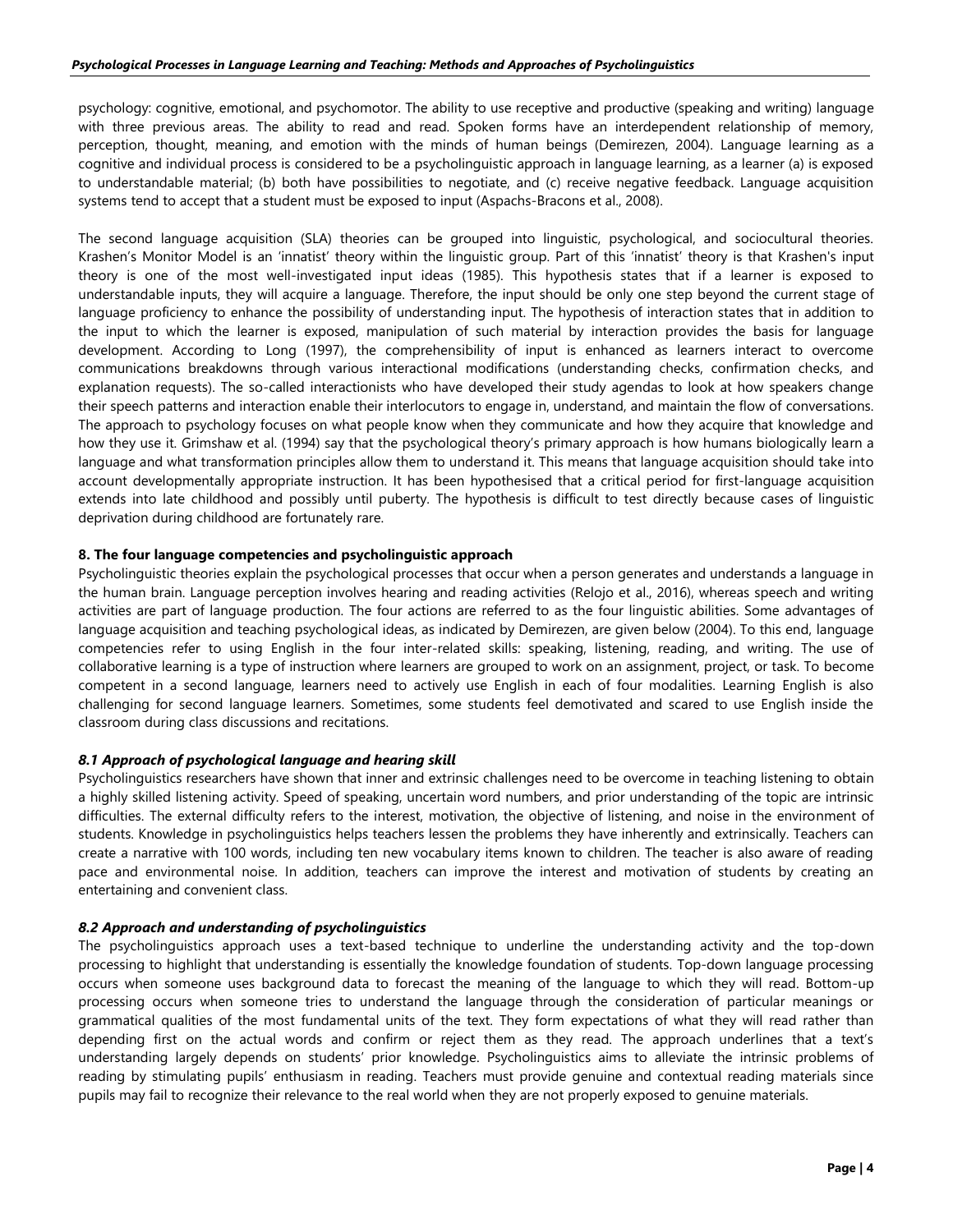### *8.3 Writing and psychological approach*

Psychology allows kids to understand the errors in writing. It contributes clearly to spelling errors since it is not spelt as it sounds in English. There is a difficulty here since it is quite tough to store the wording and find it on demand. Psycholinguistics shows that there are written faults that have to be dealt with appropriately. Psycholinguistics allows you to locate intriguing subjects. It reduces the level of written challenges. It helps to identify the nature and type of writing. The report describes the mechanical errors of punctuation and proposes some remedies. To this end, blogs can also be an excellent source to learn a language (Relojo, 2018).

# *8.4 Speaking skills and psycholinguistics approach*

The psycholinguistic method can regulate the instructional field as a competence. She identified several problems in speaking, like the student-oriented problem. Psycholinguistics also argues that personalities, such as introvert and extrovert students, influence the language learning performance of students. Speaking flaws such as voice disorder, tongue disorder, and disarticulation are also produced by personality element psychological. Traumatic conditions like aphasia and autism are also present because of localised damage. Therapies and counselling for such problems are recommended. Research on the psychological approach shows that nearly all language learning difficulties have been addressed through various services (Pinto-Coelho & Relojo, 2017). By considering the learner's condition, teachers can use adequate approaches to teach speech ability and identify fascinating subjects to be covered in a speech lesson.

#### **9. Psycholinguistic language teaching methods**

Psycholinguistics is an integration of two different disciplines, psychology and linguistics. The former is the study of mind and behavior, while the latter is the study of language. Thus, psycholinguistics can be defined as studying the human mind and language and examining the processes that occur in the brain while producing and perceiving language. Psycholinguistics has provided several theories that enlighten how a person acquires a language, perceives, and produces in spoken and written contexts. The theories have been used in language learning and teaching. An approach to language education comprises linguistic theories and linguistic theories. Methods for language education are the realization of approaches to language teaching. If its essential notions are fully grasped, a method for language education can be understood. Fundamental theories in the development of strategies for language learning are split into two principal theories: language theory and language learning theory. There are three basic theoretical views in the development of the language teaching method: structural theory, functional theory, and interactional theory. The structural theory considers the language a grammatical system: sentences, paragraphs, phrases, appendices, etc. Functional theory regards language as a means of communication from its function: information, emotion, conviction, and social. Interaction theory sees language in terms of interpersonal relationships and social transactions between society and individuals. In developing the language instruction approach, each position implies differently. In addition to language theory, the development of a language teaching technique is also founded on two critical questions on language learning theory; (a) which cognitive process engaged in language learning and (b) what conditions are required to achieve a high-quality language learning activity. These two questions were answered clearly by psycholinguistics. Thus, the development of language instruction methods was widely adopted as a core theory. Some strategies created based on psycholinguistic approach are described as (Harras and Andika, 2009)

#### *9.1 Method of nature*

TracyTerrel (1977) develops this strategy. This method proposes that language education reflects the natural process in which people acquire their mother tongue. This method rejects previous methods like the audio method. Psycholinguistic principles follow this strategy in language learning: (a) Language mastery depends on the natural learning of the language abilities in a natural setting; (b) Language learning is an endeavour to improve communication skills, the ability to understand the language of native speakers and language speakers without making mistakes that interfere with the meaning of the language; (c) Understanding is primary than manufacturing. (d) Five monitors theory is the model underlying this method. Natural technology established by the teacher demonstrates the consistency of this method. The teacher encourages pupils to do skills such as problem-solving, gambling, and humanistic affection. Problem-solving is intended to train learners to find the proper solution. Games are regarded as a crossroads but are aimed to develop the language ability of students.

# *9.2 Method of total physical performance*

This method was developed by James Asher (1966), a psychologist at San Jose State College. Psycholinguistic principles follow this strategy in language learning: (a) The involvement of the kinaesthetic sensory system in language learning improves linguistic competency considerably. This was because youngsters are told to move physically; (b) understanding is primary instead of producing speech. Before trying to talk, students are directed to understanding skills.

In connection with kinaesthetic theory, the relationship between physical motions and the verbal achievement of pupils is regarded to be favourable and constitutes acceptance (Gagani et al., 2016). It focuses on the creation and application in a given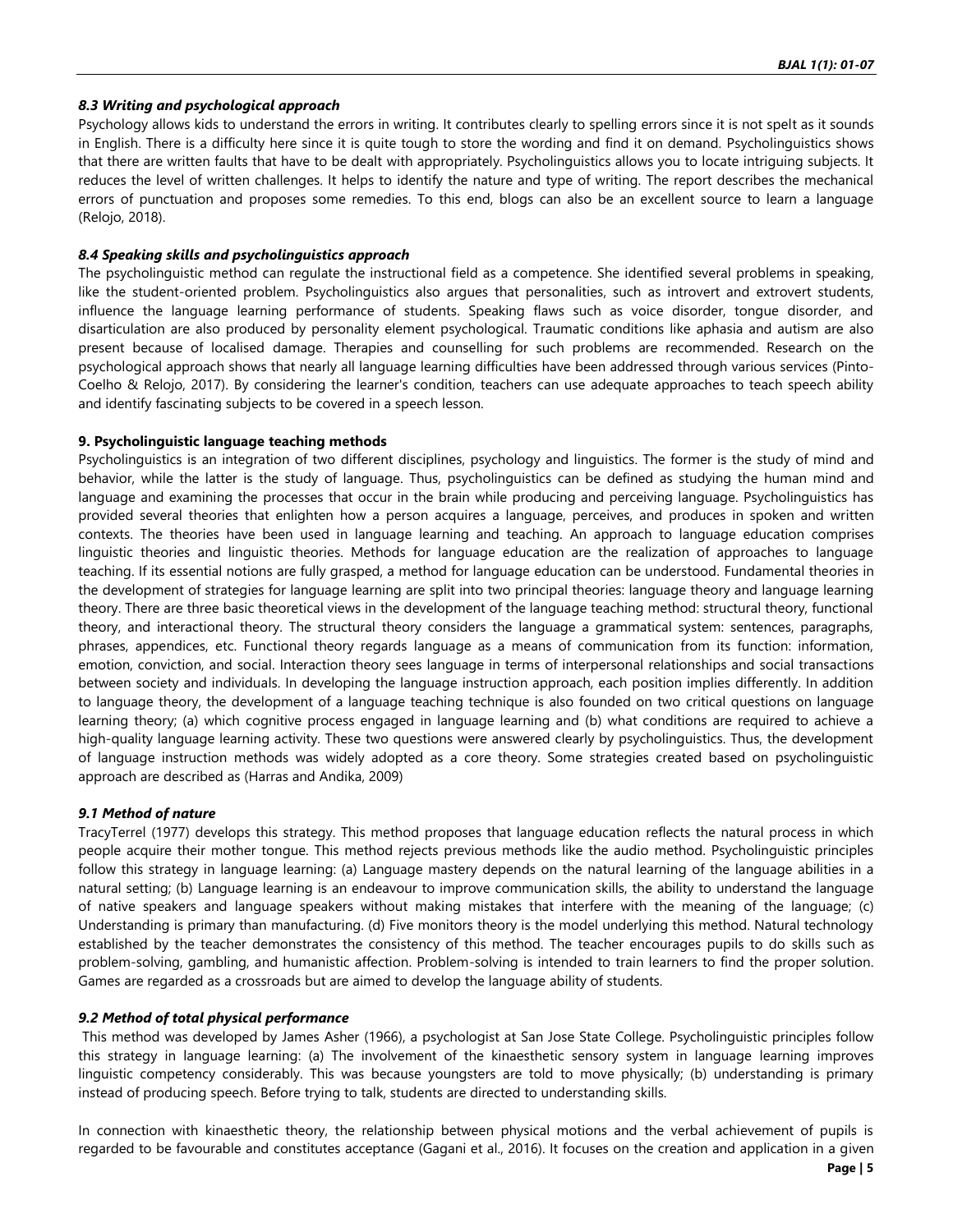subject of the appropriate language learning strategy. This strategy calls for a spacious classroom. Ideally, 20–25 students attend the class. This can be used to teach kids or adults. Grammatical norms are supplied in compulsory phrases because all material is essentially delivered in urgent phrases. This method requires no dictionary because the meaning of words is expressed through physical activity. Students don't frequently give homework, as language learning takes place in the classroom together. Language learning takes place in two types, naturalistic and formal language learning. Formal language learning occurs at the school, and some students learn quickly and efficiently than other language learners. There are related factors that influence language learning, and these factors are often beyond the control of the students.

# **10. Suggested topics and future directions**

As Purva (2018) reported, Georgy Lazanov, a psychiatrist in Bulgaria, created this approach in 1975. This strategy is used to follow psycholinguistic principles in linguistic learning: (a) People can do something by giving them a comfortable and open, tranquil setting. This stimulates nerves to react easily and keep the information longer; (b) Students are convinced, before the session starts, to relax their mind and body in order to accumulate hypermnesic abilities; (c) The classroom has soft light, comfy sitting areas, relaxation, and classical music; (d) The laboratory programme is refused and the class is strictly grammatical exercised; and (e) In a long dialogue, the material is generally delivered. Each meeting is separated into three different assignments in this technique. The first one is a talk, games, sketch, or role-play to discuss the preceding topic. If students make inevitable mistakes, the teacher carefully corrects them to maintain a pleasant attitude. The second is the conventional distribution of the discussion. Thirdly, students are relaxed. This is separated into two: active and passive.

**Declaration of Conflicting Interests:** The author(s) declared no potential conflicts of interest with respect to the research, authorship, and/or publication of this article.

**Acknowledgements:** We would like to give a big thanks to our Lord and then our friends for their support in this study.

#### **ORCID iD**

Manna Dey: https://orcid.org/0000-0002-0169-8995 Murad Hassan Sawalmeh: https://orcid.org/0000-0002-6336-1052

#### **References**

- [1] Acharya, S. & Relojo, D. (2017). Examining the role of cognitive distortion and parental bonding in depressive symptoms among male adolescents: A randomised crossover trial. *Journal of Innovation in Psychology, Education and Didactics, 21*(1), 7-20[. https://doi.org/d9m6](https://doi.org/d9m6)
- [2] Andika, D. B., & Harras, K. A. (2009). *Dasar-pasar psikolinguistik*[Psycholinguistics market fundamentals]. Universitas Pendidikan Indonesia Press.
- [3] Asher, J. J. (1966). The Learning Strategy of the Total Physical Response: A review. *The Modern Language Journal, 50*(2), 79– 8[4.https://doi.org/10.2307/323182](https://doi.org/10.2307/323182)
- [4] Aspachs-Bracons, O., Clots-Figueras, I., Costa-Font, J., & Masella, P. (2008). Compulsory language educational policies and identity formation. *Journal of the European Economic Association, 6*(2–3), 434–44[4.https://doi.org/10.1162/jeea.2008.6.2-3.434](https://doi.org/10.1162/jeea.2008.6.2-3.434)
- [5] Bautista, L., Relojo, D., Pilao, S.J., Tubon, G., & Andal, M. (2018). Link between lifestyle and self-regulated development as components of academic performance: Basis for a psychoeducational intervention. *Journal on Educational Sciences & Psychology, 8*(52), 68–72. <https://doi.org/f8nb>
- [6] Berman, R. A. (2008). The psycholinguistics of developing text construction. *Journal of child Language, 35*(4), 735–771. <https://doi.org/10.1017/s0305000908008787>
- [7] Chaer, A. (2015). *Psikolinguistik: Kajian teori*[Psycholinguistics: Theoretical studies].PT Rineka Cipta.
- [8] Demirezen, M. (2004). Relations between psycholinguistic approach and foreign language learning and teaching. *Ondokuz Mays Üniversitesi Eğitim Fakültesi Dergisi*[Journal of Ondokuz Mays University Faculty of Education]*, 17,* 26–36.
- [9] Gagani, A., Gemao, J., Relojo, D., Pilao, S.J. (2016). The stages of denial and acceptance among patients with chronic kidney disease. *Journal on Innovation in Psychology, Education and Didactics, 20*(2), 113–114[. https://doi.org/gbzq](https://doi.org/gbzq)
- [10] Grimshaw, G. M., Adelstein, A., Bryden, M. P., & MacKinnon, G. E. (1998). First-language acquisition in adolescence: Evidence for a critical period for verbal language development*. Brain and Language, 63*(2), 237–25[5.https://doi.org/10.1006/brln.1997.1943](https://doi.org/10.1006/brln.1997.1943)
- [11] Krashen, S.D. (1985). The input hypothesis: Issues and implications.Longman.
- [12] Kuha, A., Keawkubthong, H., & Relojo, D. (2018). The development of professionalcompetency of teachers in Thailand: Meanings and implications. *Psychreg Journal of Psychology, 2*(2), 96–104[. https://doi.org/f8nj](https://doi.org/f8nj)
- [13] Lewis, S., & Phillips, C. (2015). Aligning grammatical theories and language processing models. *Journal of Psycholinguistic Research, 44*(1), 27–46.<https://doi.org/10.1007/s10936-014-9329-z>
- [14] Lightbown, P. M., & Spada, N. (1990). Focus-on-form and corrective feedback in communicative language teaching: Effects on second language learning. *Studies in Second Language Acquisition, 12*(4), 429-44[8.https://doi.org/10.1017/s0272263100009517](https://doi.org/10.1017/s0272263100009517)
- [15] Long, M. H. (1997). Construct validity in SLA Research: A response to Firth and Wagner. *The Modern Language Journal, 81*(3), 318– 32[3.https://doi.org/10.1111/j.1540-4781.1997.tb05487.x](https://doi.org/10.1111/j.1540-4781.1997.tb05487.x)